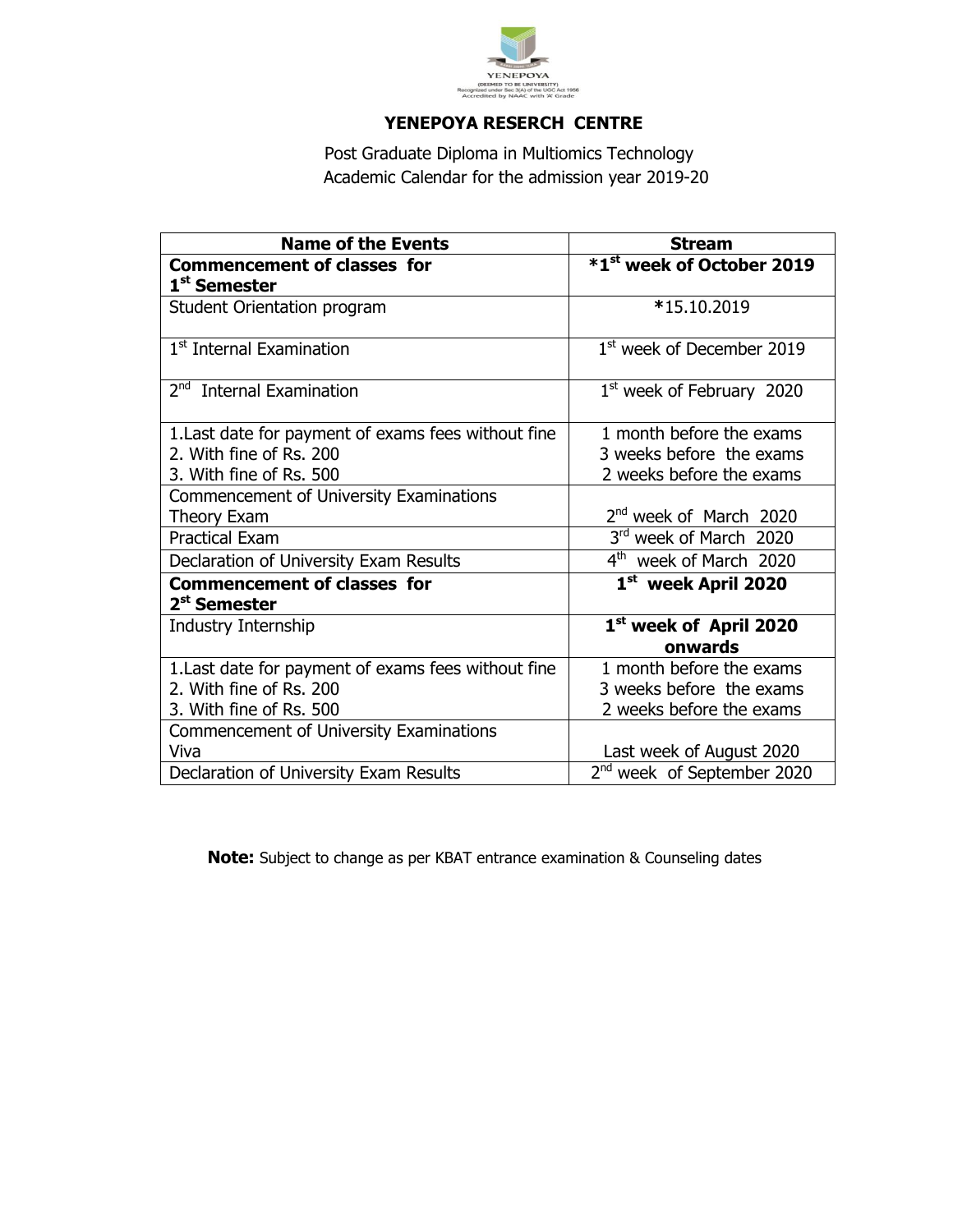

## **YENEPOYA RESERCH CENTRE**

M.Sc. Bioscience (CBCS) Academic Calendar for the admission year 2019-20

| <b>Name of the Events</b>                           | <b>Stream</b>                            |
|-----------------------------------------------------|------------------------------------------|
| <b>Commencement of classes for</b>                  | 10 <sup>th</sup> August 2019             |
| 1 <sup>st</sup> Semester                            |                                          |
| Student Orientation program                         | 10.08.2019                               |
| 1 <sup>st</sup> Internal Examination                | 1 <sup>st</sup> week of October 2019     |
| 2 <sup>nd</sup> Internal Examination                | 1 <sup>st</sup> week of December 2019    |
| 1. Last date for payment of exams fees without fine | 1 month before the exams                 |
| 2. With fine of Rs. 200                             | 3 weeks before the exams                 |
| 3. With fine of Rs. 500                             | 2 weeks before the exams                 |
| Commencement of University Examinations             |                                          |
| Theory Exam                                         | $1st$ week of January 2020               |
| <b>Practical Exam</b>                               | 2 <sup>nd</sup> week of January 2020     |
| Declaration of University Exam Results              | $\overline{4^{th}}$ week of January 2020 |
| Vacation                                            | After Practical examination till         |
|                                                     | reopening of 2 <sup>nd</sup> Semester    |
| <b>Commencement of classes for</b>                  | 1 <sup>st</sup> week of February 2020    |
| 2 <sup>st</sup> Semester                            |                                          |
| 1 <sup>st</sup> Internal Examination                | $1st$ week of March 2020                 |
|                                                     |                                          |
| 2 <sup>nd</sup> Internal Examination                | $\overline{1^{st}}$ week of May 2020     |
| 1. Last date for payment of exams fees without fine | $\overline{1}$ month before the exams    |
| 2. With fine of Rs. 200                             | 3 weeks before the exams                 |
| 3. With fine of Rs. 500                             | 2 weeks before the exams                 |
| Commencement of University Examinations             |                                          |
| <b>Theory Exam</b>                                  | 3rd week of May 2020                     |
| <b>Practical Exam</b>                               | $4th$ week of May 2020                   |
| Declaration of University Exam Results              | $1st$ week of June 2020                  |
| Vacation/ Optional Summer Internship                | After Practical examination till         |
|                                                     | reopening of 3rd Semester                |
| <b>Commencement of classes for</b><br>3rd Semester  | $1st$ week August 2020                   |
| 1 <sup>st</sup> Internal Examination                | 1 <sup>st</sup> week of October 2020     |
|                                                     |                                          |
| 2 <sup>nd</sup><br><b>Internal Examination</b>      | 1 <sup>st</sup> week of December 2020    |
| 1. Last date for payment of exams fees without fine | 1 month before the exams                 |
| 2. With fine of Rs. 200                             | 3 weeks before the exams                 |
| 3. With fine of Rs. 500                             | 2 weeks before the exams                 |
| Commencement of University Examinations             |                                          |
| Theory Exam                                         | 1 <sup>st</sup> week of January<br>2021  |